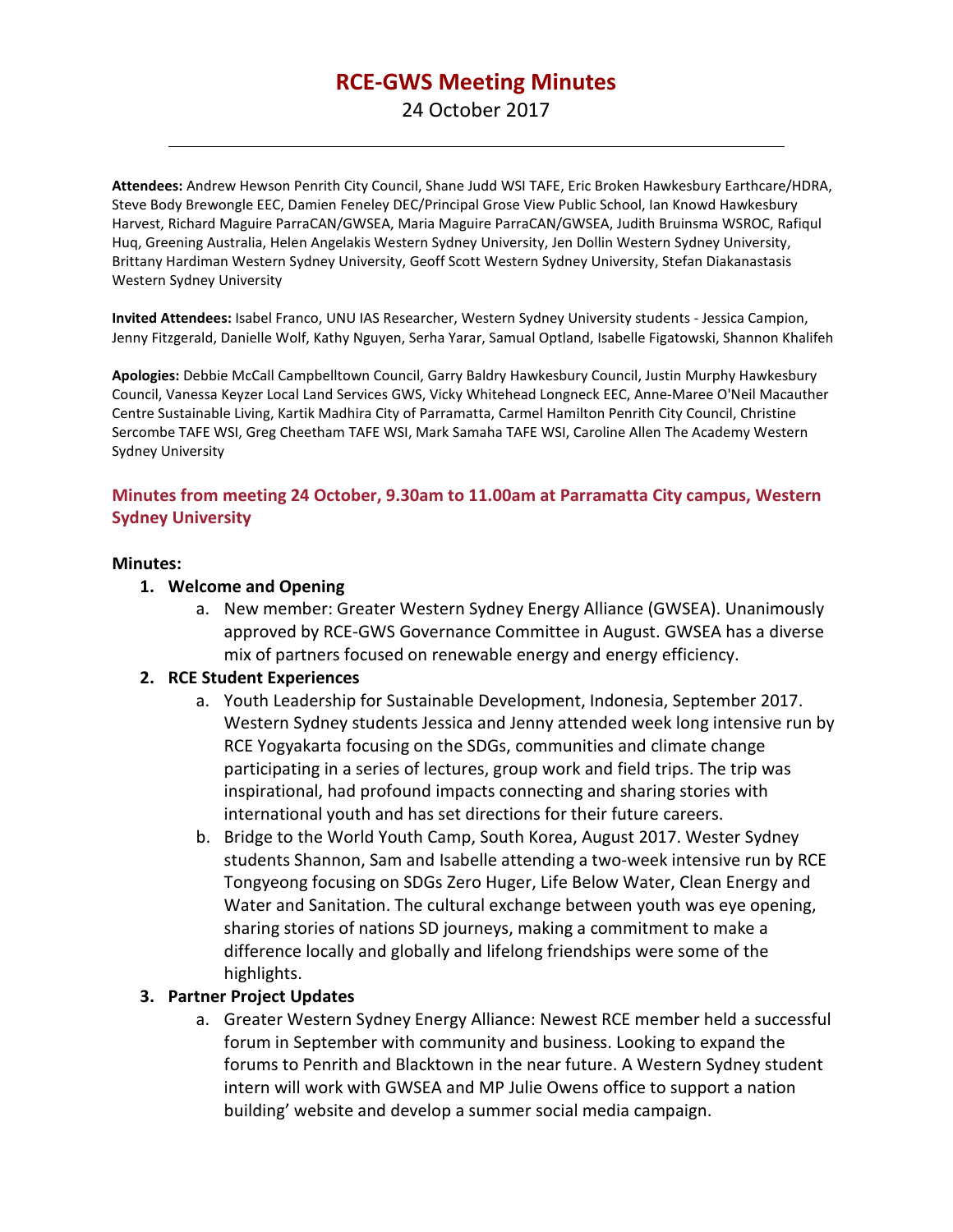- b. Youth Eco Summit and Murama Indigenous Youth Summit: YES Secondary was held in September 2017, hosted by Sydney Olympic Park as a 1-day event for Stage 4 and 5 students with a unique opportunity to share their sustainability projects, successes, innovations and ideas in a new and exciting event format. Watch clip - [https://www.youtube.com/watch?v=FDV8OeQGrZc.](https://www.youtube.com/watch?v=FDV8OeQGrZc) YES Primary and Murama Indigenous Youth Summit will be held on 16 and 17 November, with 2,000 students already registered and 40 – 50 Indigenous students showcasing as part of YES.
- c. UNU RCE Global Citizenship Graduate Award Concept: Office of Sustainability are proposing a flagship learning experience for WSU students via a co-badged graduate award with the UNU around sustainable development. The 3 tier process includes an online module for all students exploring sustainability concepts, cross disciplinary sub-major and a 60hr social action program. Each stage will involve/feature RCE partners and global RCEs. If successful, the program could be implemented by other RCEs worldwide and merged into a school/youth program in 2018-2019.
- d. RCE-GWS will be represented at both the Asia-Pacific meeting in New Delhi in November, and the first global thematic RCE conference in Okayama in December. The purpose of the visits will also include getting approve for the UNU SD project, as well as to connect with ESD programs and build strong inter-RCE collaboration.
- **4.** UNU IAS Visit Research Fellow, Dr Isabel Franco is conducting research on how RCE stakeholders can create impact at a local level around the SD agenda. Her research is "Understanding how stakeholder networks can better collaborate for impactful education and research for SD at the community level." She is collecting and building case studies to assist with recommendations for worldwide implementation, starting with the Asia-Pacific.
- **5.** Other Business
	- a. Office of Sustainability is provided 2 x \$3,000 seed funding grants for RCE partners to apply for on-ground projects around the SDGs. Applications due back by 13 November. Please see application form below.
	- b. All members in attendance agreed to keep the current format of 3 face-face meeting a year, with morning meetings the preference, moved around GWS. Tentative dates for 2018 are as follows:
		- i. Tuesday, 6 March Network meeting
		- ii. Tuesday, 10 July Network meeting

iii. Tuesday, 9 October Network meeting

iv. Tuesday, 3 December End of year celebration

c. Emeritus Professor Geoff Scott provided an update on some useful resources, including Blue Economy projects making money from waste [\(http://www.theblueeconomy.org/\),](http://www.theblueeconomy.org/)) an international sustainability study - Turn around Leadership for Sustainability in Higher Education and co-created education website FlipCurric [\(http://flipcurric.edu.au/\).](http://flipcurric.edu.au/))

*Next meeting – End of year celebration (informal), 1 December 3.30pm – 5pm, Hawkesbury campus, Western Sydney University*